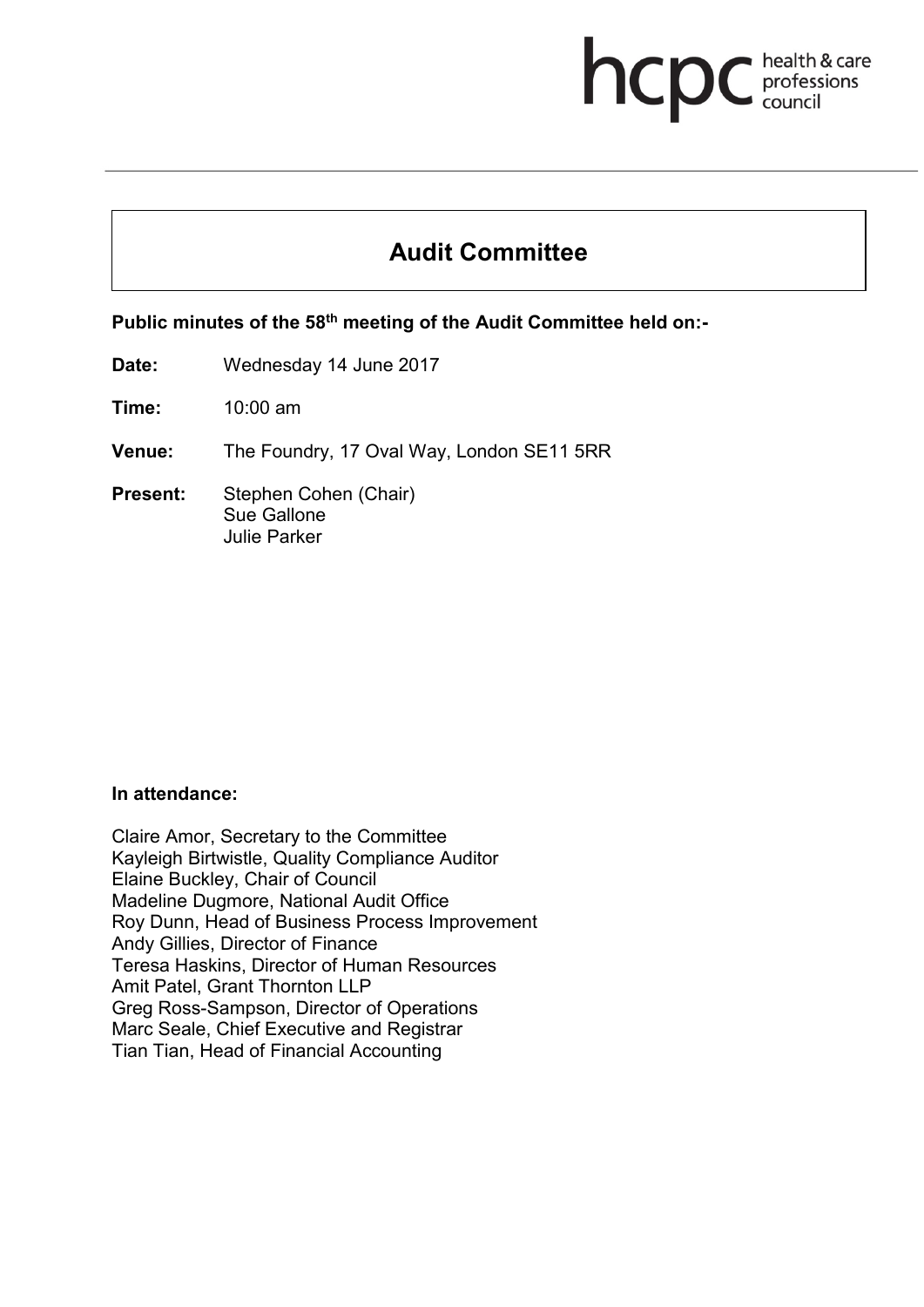## Part 1 - Public

## **Item 1. Apologies for absence**

1.1 Eileen Mullan sent her apologises.

## **Item 2. Approval of agenda**

2.1 The Committee approved the agenda.

## **Item 3. Declarations of members' interests**

3.1 The Committee noted Julie Parker's standing interest as declared at the Audit Committee meeting on 17 June 2015.

## **Item 4. Minutes of the Audit Committee meeting of 15 March 2017 (report ref: AUD 15/17)**

- 4.1 The Committee received the draft minutes from its last meeting held on 15 March 2017.
- 4.2 The Committee agreed the minutes.

## **Item 5. Internal Audit Report – Property management 405 KPR (report ref: AUD 16/17)**

- 5.1 The Committee received a paper from the Internal Auditor.
- 5.2 During discussion the Committee noted the following points:-
	- as part of the Internal Audit Plan for 2016-17, Grant Thornton have undertaken an audit of property management, focusing on the tribunal suite at 405 Kennington Road;
	- the objective of the audit was to assess whether the new tribunal space is being used efficiently and effectively through appropriate planning and scheduling of hearings;
	- the audit found that the planning process is robust and focuses on the efficient use of the building. While scheduling approach is not sophisticated, it works and is understood by all necessary staff;
	- the audit found that utilisation of the tribunal suite was 89% against a year to date forecast of 94%. This was in part due to a high number of non-England cases being held; and
	- two low risk issues were identified during the audit. These were the provision of braille signage throughout the building for visually impaired individuals and the provision of refresher and ongoing training for relevant staff who have to deal with the Press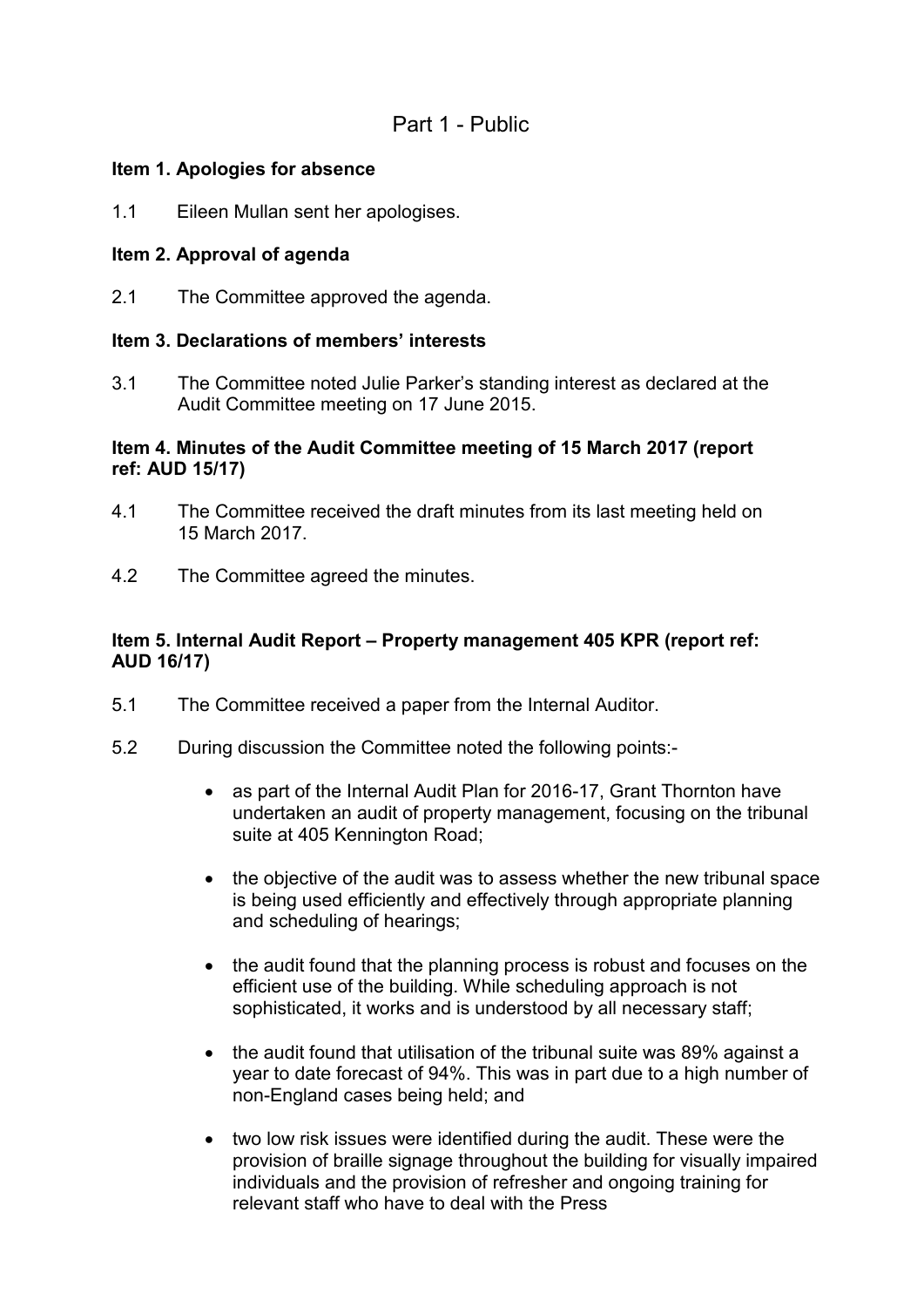- 5.3 In response to a questions it was noted that the tribunal suite is not used for overflow of HCPC meetings. Statistics on utilisation refer to tribunal activity only.
- 5.4 The Committee discussed the recommendation on ongoing press training for FTP employees. It was noted that employees are briefed on induction by the Communications team and agreed lines to take are available. Due to hearing employee turnover the schedule of briefings has been delayed, however the Communication team are developing regular ongoing media training.
- 5.5 The Committee noted the report.

## **Item 6. Internal Audit Report – Payroll review (report ref: AUD 17/17)**

- 6.1 The Committee received a paper from the Internal Auditor.
- 6.2 During the discussion the Committee noted the following points:-
	- as part of the Internal Audit Plan for 2016-17, Grant Thornton have undertaken a review of the core financial controls, focussing on the payroll system;
	- the Core HR system was adopted in December 2016 and payroll is processed by an outsourced payroll provider Payroll Bureau;
	- the objective of the review was to assess the adequacy of processes, procedures and controls in place post implementation and to ensure payroll is being processed accurately;
	- the overall audit finding was that the new payroll process is working adequately and payroll calculations are accurate;
	- the transition to the Core HR system has been more resource intensive than initially expected. At the time of the audit expected efficiency and benefits were not being fully achieved; and
	- two medium and one low priority recommendations resulted from the audit.
- 6.3 The Committee discussed Grant Thornton's recommendation on developing agreed service standards with the payroll bureau. The Committee noted that the Executive were confident that a contractual service level agreement could be agreed. The Committee considered that visibility of quality assurance reports from the payroll bureau should be included in any agreement.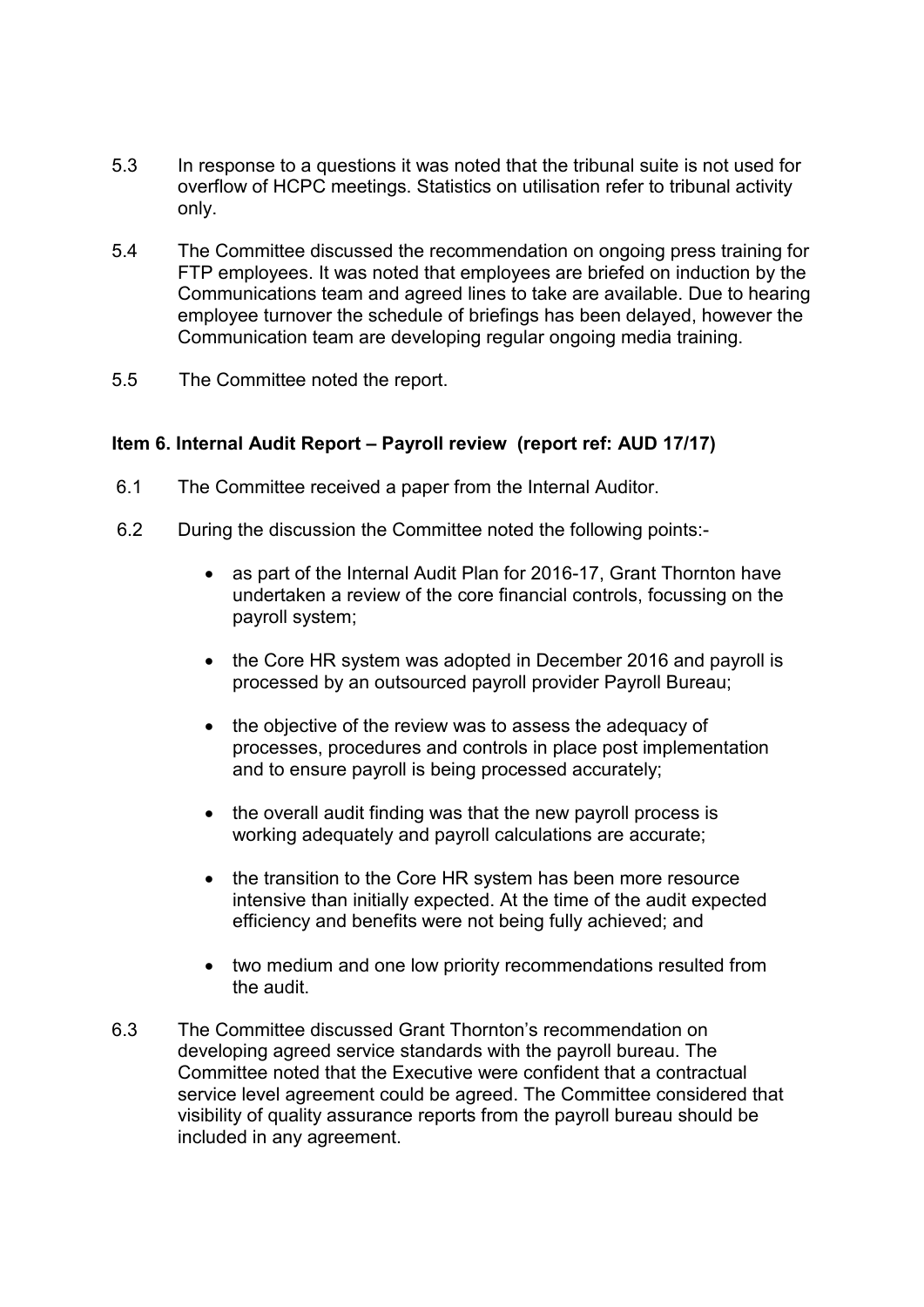- 6.4 The Committee discussed the difficulties experienced in implementing the new system. It was noted that reviewing lessons learnt is a key part of the HCPC project process.
- 6.5 The Committee agreed to receive an update on the new system's implementation and any outstanding issues from the Director of Human Resources in six months.
- 6.6 The Committee requested that the Executive review existing contracts to determine if contractual service level agreements should be implemented. This would be based on risk assessment and the value of the contract.
- 6.7 The Committee noted the report.

#### **Item 7. Internal Audit progress report 2017-18**

- 7.1 The Committee received a verbal update from the Internal Auditors on the progress of their 2017-18 audit plan.
- 7.2 The Committee noted that the audit plan is progressing to schedule with scoping meetings due to take place shortly with the Executive.

#### **Item 8. Internal Audit annual report 2016-17 (report ref: AUD 18/17)**

- 8.1 The Committee received a paper from the Internal Auditor.
- 8.2 During the discussion the Committee noted the following points:-
	- 7 reviews were undertaken in 2016-17. None of the audits highlighted any fundamental or significant issues in respect of risk, governance or control;
	- there were no critical high priority findings raised during the year. In addition, the Executive agreed action plans in relation to all medium priority recommendations raised through internal audit work;
	- Grant Thornton consider that the internal audit plan had good coverage across a range of strategic, core business and financial risks; and
	- based on the reviews undertaken Grant Thornton have been able to provide substantial assurance in respect of the HCPC's corporate governance, risk management and internal controls.
- 8.3 The Committee discussed the internal audit plan for 2017-18. Grant Thornton considered that the plan provides a good balance of focus on strategic issues rather than operational concerns.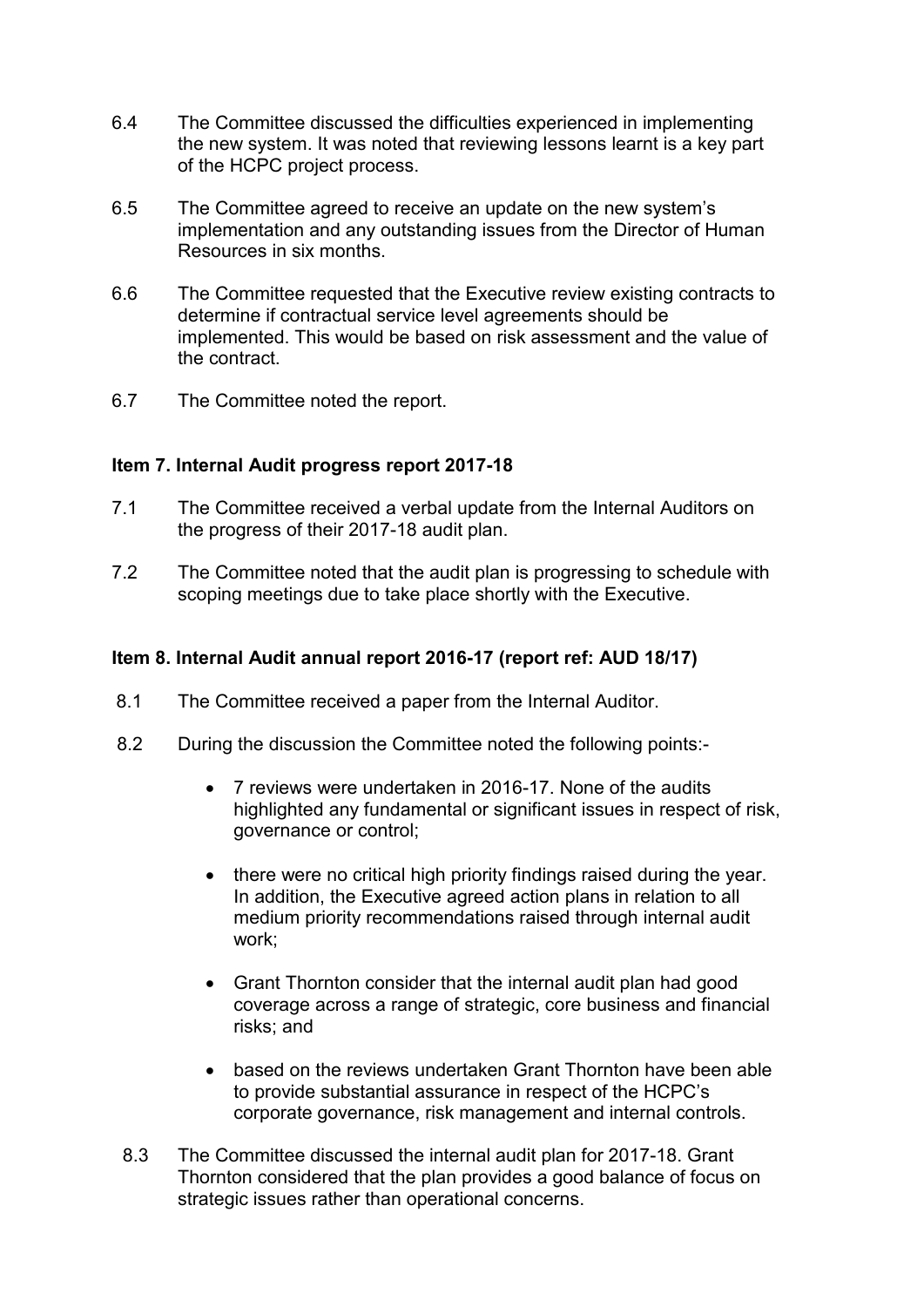- 8.4 In response to a question Grant Thornton stated it had not encountered anything of particular concern during their audits, but that the HCPC was undergoing substantial change and so continued focus is required to ensure performance is maintained. It was noted that if an irregularity was identified this would be escalated to the Executive and Committee separate from the reporting scope.
- 8.5 The Committee noted the paper.

## **Item 9. Review of capitalisation, depreciation and amortisation policy (report ref: AUD 19/17)**

- 9.1 The Committee received a paper from the Executive.
- 9.2 The Committee noted that, in May 2017, a revised Reserves Policy was approved by Council, which sets a target range of free reserves. Free reserves are calculated as total reserves less the net book value of fixed assets. The levels of total reserves and free reserves are therefore affected by the capitalisation, depreciation and amortisation policies.
- 9.3 The Committee noted that the depreciation policy takes a conservative view of asset life.
- 9.4 The Committee discussed how appropriate reserves targets are set. It was agreed that this should be based on the organisation's particular circumstances and risk profile. The Committee considered that the HCPC's reserves levels would be relevant if it approached government to propose a fee rise. In the case of a Judicial Review of such a decision, the Court may take into account any reserves held.
- 9.5 At the Committee's request, the NAO confirmed the policy is in line with accounting standards.
- 9.6 The Committee approved the capitalisation, depreciation and amortisation policy.

#### **Item 10. NAO report to those charged with governance (report ref: AUD 20/17)**

- 10.1 The Committee received a report from the National Audit Office (NAO).
- 10.2 The Committee noted that the report summarises the key findings from the NAO's audit of the HCPC's 2016-17 financial statements. The Committee noted the draft audit certificate.
- 10.3 The Committee noted that the NAO anticipate recommending to the Comptroller and Auditor General that he should certify the 2016-17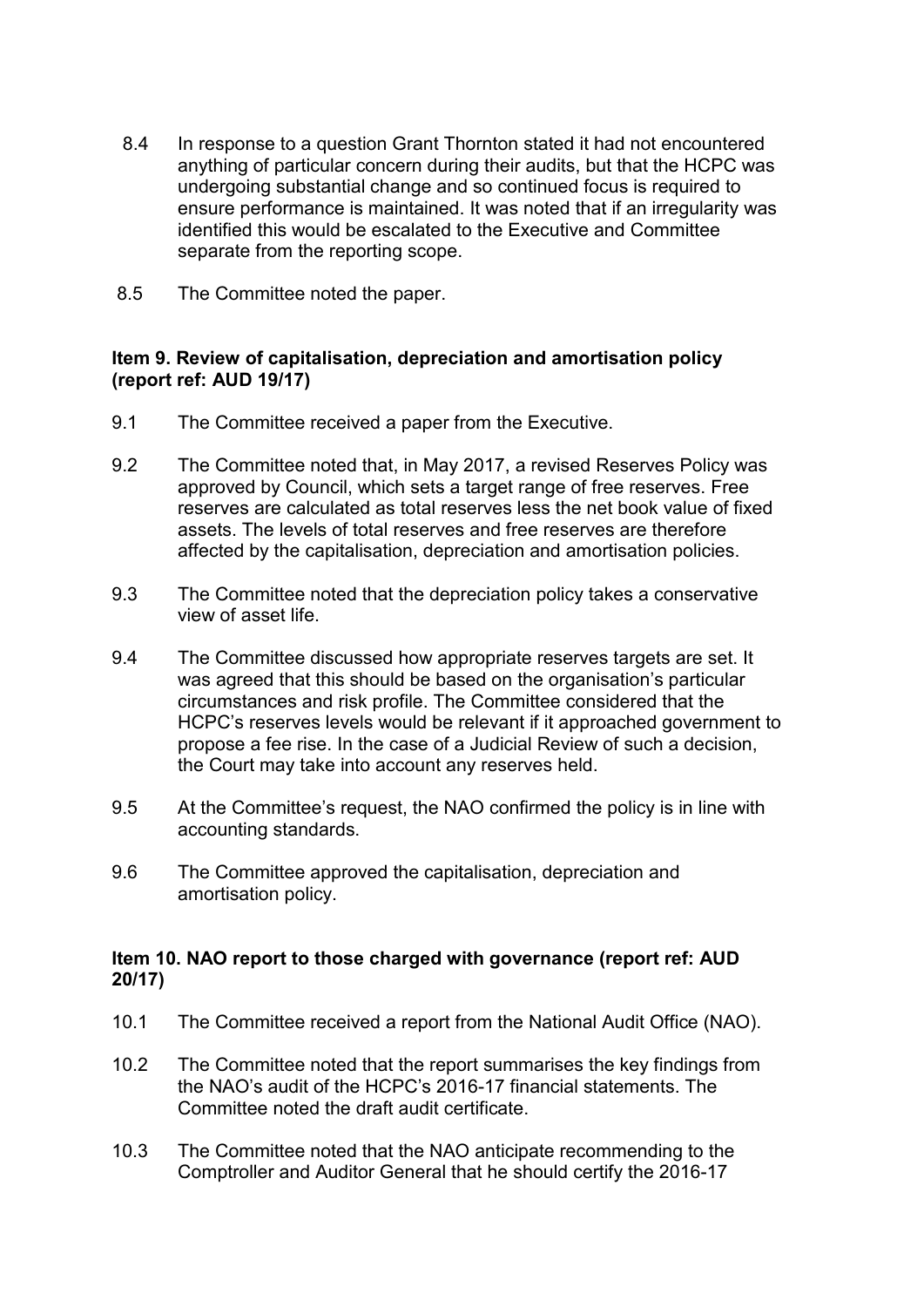financial statements with an unqualified audit opinion, without modification.

- 10.4 The Committee reviewed the NAO's findings as set out in the report, including the draft letters of representation and audit certificates at Appendix 1 and 2. The Committee agreed that the unadjusted misstatements, set out in the identified misstatements section of the report should not be corrected as they were not considered to be material.
- 10.5 The Committee agreed that the NAO's audit opinion should also be addressed to the Scottish Parliament, as the accounts are laid in Scottish **Parliament**
- 10.6 The Committee discussed the signatories to the annual report and letter of representation. The NAO advised this was a decision for the Council to make depending on where it feels accountability lies.
- 10.7 The Committee discussed the ordering of the elements within the Annual Report and Accounts varying from that set out in FReM. It was noted that this decision had been made to enable the report to flow better. NAO advised that following the set ordering allows Parliament to compare the annual reports of different bodies more easily.
- 10.8 The Committee noted the report.

#### **Item 11. Draft annual report and accounts 2016-17 (report ref: AUD 21/17)**

- 11.1 The Committee received a paper from the Executive, containing the draft annual report and accounts for the year ending 31 March 2017, for recommendation to Council.
- 11.2 During the discussion the Committee noted the following points:-
	- the draft report and accounts were considered by the Council at their meeting of 24 May 2017;
	- there are no significant changes in the structure of the annual report and accounts; and
	- the going concern statement has been expanded at Council's request.
- 11.3 The Committee discussed the statistics around education approval visits. It was noted that the number had reduced from previous years due to the completion of the cycle of social work programme visits.
- 11.4 The Committee discussed the Chair of Council's signing of the report and accounts. It was noted that the Order states that the Council shall keep accounts and the report is laid in parliament by the Council. The Chair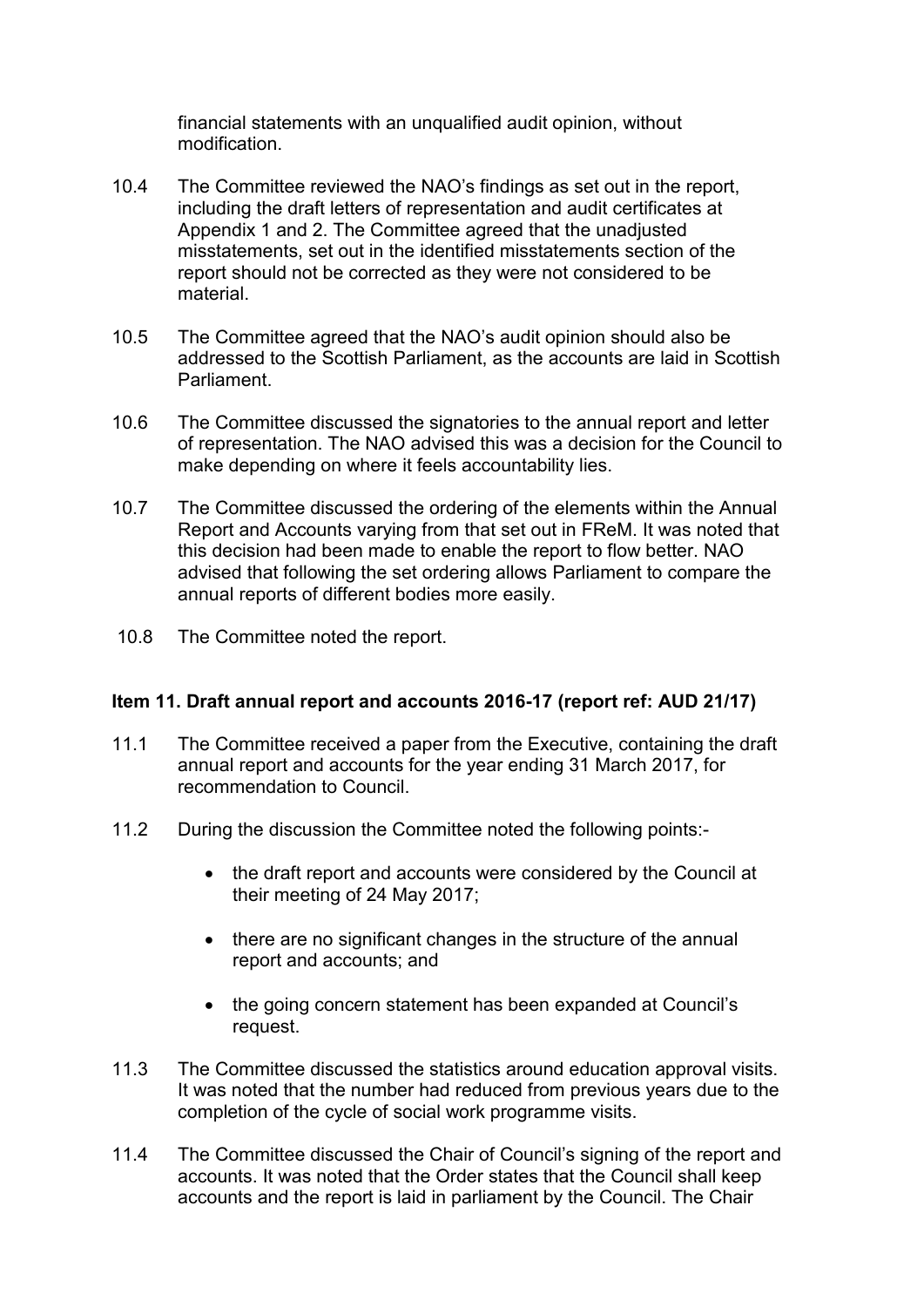signs the report on behalf of the Council. The Committee requested written advice on this from the Council's Solicitor.

- 11.5 The Committee noted the HCPC is being consolidated into the Department's group financial statements for the first time in 2016-17. The Committee agreed that, while the HCPC remains an arm's length body independent of the government, the draft report and accounts should be sent to the sponsor department as a courtesy.
- 11.6 The Committee agreed the following amendments:-
	- the bullet point on the risks associated with the transfer of regulation of social workers in England should be expanded to include information on how the risk is being mitigated;
	- the second paragraph on page 9 should be amended to clarify the distinction between variable costs and fixed costs; and
	- the term end date for the Chair of the Council is corrected to December 2018.
- 11.7 The Committee to recommend the annual report and accounts to Council for approval, subject to the amendments outlined during their discussion.

## **Item 12. Assurance mapping (report ref: AUD 22/17)**

- 12.1 The Committee received a paper from the Executive.
- 12.2 At the Audit Committee of March 2017, the Executive were asked to demonstrate risk assurance mapping for sample parts of the risk register. The assurance map aims to represent the variety of methods of quality assurance applied to HCPC risks.
- 12.3 The Head of Business Process Improvement provided the committee with an overview of the assurance map's use for Operations and Corporate Governance risks.
- 12.4 The Committee discussed the use of the assurance map. It was noted that the Executive presently does not consider it to be a valuable exercise. The assurance map approach was introduced due to a recommendation by the HCPC's former Internal Auditors.
- 12.5 The Committee agreed that, in its present format, the assurance map does not provide the Committee with assurance. It was noted that the Audit Committee is listed as an assurance for some risks on the map and that this should be amended in consultation with the Chair of the **Committee.**
- 12.6 The Committee agreed that to be meaningful and proportionate the assurance map should focus on key strategic risks.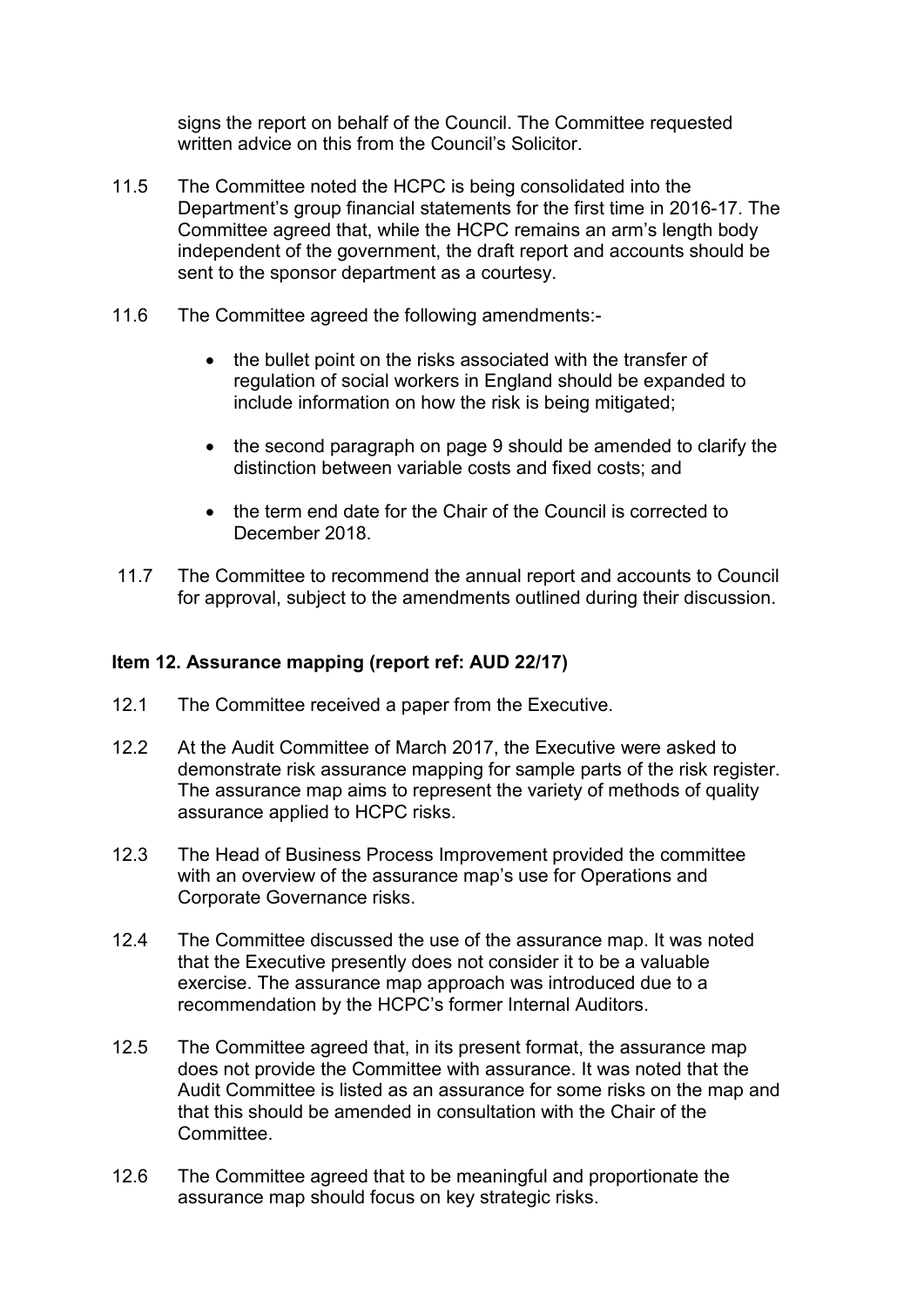## **Item 13. ISO standards assurance (report ref: AUD 23/17)**

- 13.1 The Committee received a presentation from the Head of Business Process Improvement on the HCPC's quality assurance function, focusing on the role of ISO standards.
- 13.2 The Committee discussed quality assurance activity within the FTP Department. It was noted that due to its subjective nature, internal quality assurance may be best placed to review decisions and judgements
- 13.3 The Committee considered that it had a role in education quality assurance, focusing on processes and control.
- 13.4 The Committee discussed the risk inherent in third parties being heavily relied upon by the HCPC, through Partners.
- 13.5 The Committee agreed that the presentation should be provided to the Council.

#### **Item 14. Risk Register – social worker regulation (report ref: AUD 24/17)**

- 14.1 The Committee received a paper from the Executive.
- 14.2 The Social Worker Risk Register and Risk Treatment plan is a document reflecting current and recent levels of risk recognised by risk owners, related to the project to migrate Social Workers in England to a new regulator, Social Work England.
- 14.3 The Committee noted that there had been little change to the register since the Committee last reviewed it.
- 14.4 The Committee considered that mitigation three for risk S.15.1 required revision as the Council had not agreed that a fee rise would be pursued.
- 14.5 The Committee noted the social worker risk register.

#### **Item 15. Risk owner presentations (report ref: AUD 25/17)**

15.1 The Committee received presentations from the Director of Operations, Director of Communications and the Head of Business Process Improvement on the key risks and mitigations of their departments.

The Committee noted the following papers:-

#### **Item 16. Review of internal audit recommendations (report ref: AUD 26/17)**

#### **Item 17. Penetration testing summary report (report ref: AUD 27/17)**